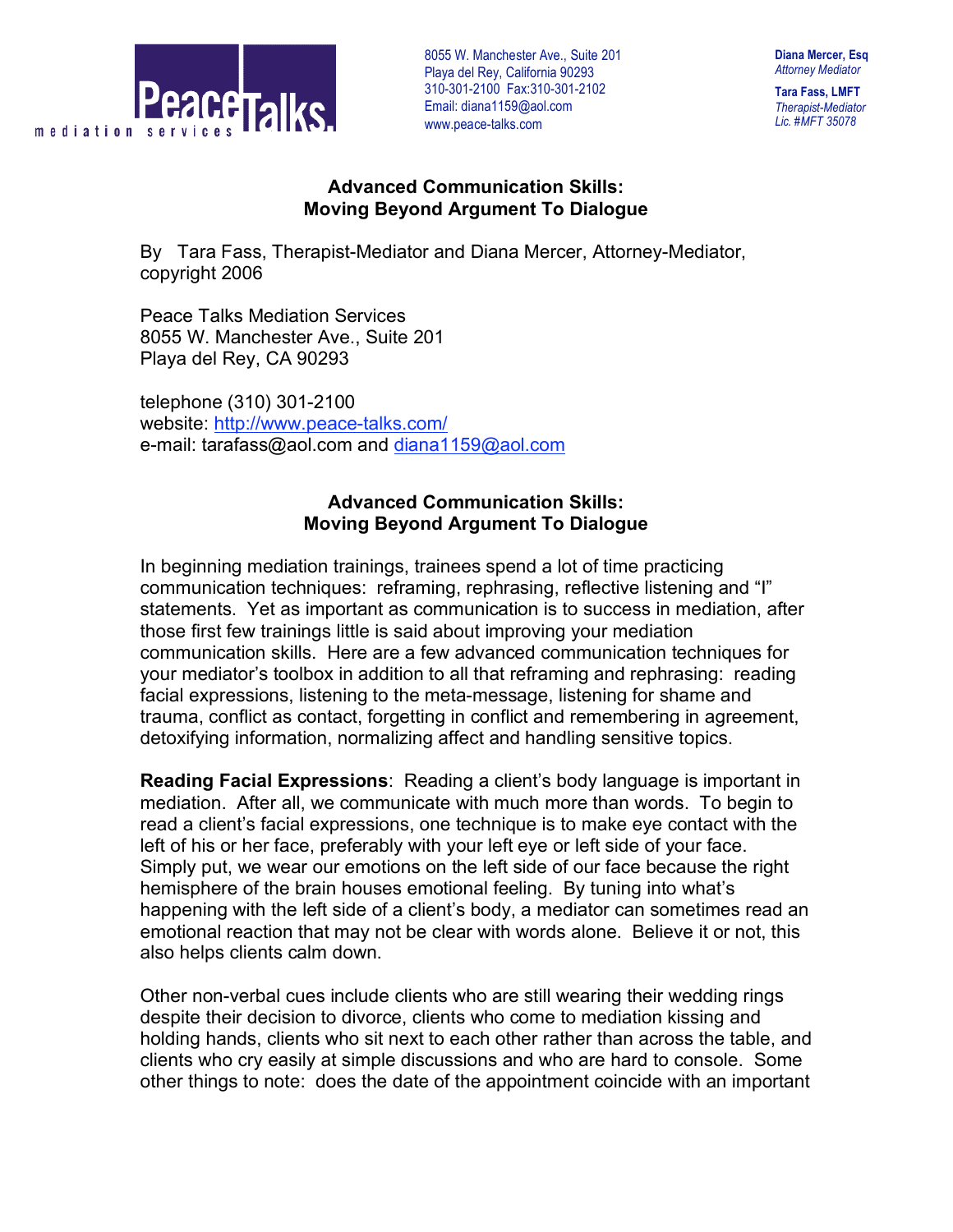

**Diana Mercer, Esq** *Attorney Mediator* **Tara Fass, LMFT**

*Therapist-Mediator Lic. #MFT 35078*

milestone in the relationship? Do clients say that they're ready to mediate, and then immediately pick a fight or never return necessary paperwork?

Basically, these are all outward manifestations of ambivalence, which is the simultaneous back-and-forth conflicted feelings that most divorcing clients seem to experience. One moment, the divorce is necessary and must be completed as soon as possible, and the next moment the client waivers, not sure if the divorce is a good idea or not. One moment, clients are working well on an agreement, and the next moment they are fighting over what was just settled. Ambivalence is evidence of unfinished emotional business, either for the parties as individuals or as a couple.

Ambivalence is an underlying force at work in the toughest cases. You can watch for ambivalence by observing the parties' behavior, the date of the appointment, and by reading the left side of their faces. By paying attention to and addressing the client's ambivalence, as uncomfortable as it may make you feel, you are proactively working to prevent impasse.

**Listening for the Meta-Message: What are you listening for and what are you hearing?** It's important to tune into both parties in an even-handed way. Communication in mediation is different than it is in therapy, collaborative law or litigation, and while that sounds simple to say, it's easy to forget to shift your perspective if you handle many different types of cases in your practice. In litigation, lawyers are trained to ask only closed-end questions to which they know the answer. In client appointments, lawyers ask fact-based questions and are looking for information. Therapists are trained to ask open ended questions to which they don't know the answers.

Collaborative processes like mediation encourage open ended communication, exploration and sharing of ideas. In mediation, although the questions are designed to encourage open-ended communication, it's also the mediator's responsibility to make sure that the communication is focused toward the agenda and aimed at making progress toward resolution. In therapy, the therapist might encourage the conversation take its own direction with some very light guidance from the therapist, while in mediation the conversation is more agreement focused. The mediator needs to help the parties strike a balance between having discussions necessary for healing and closure as well as making sure those discussions don't stray too far from the task at hand.

**Listening for Shame and Trauma:** It's easy to become seduced by the content of the discussion in mediation, but the words clients use are only part of the story. Many clients will posit that a past event triggered whatever conflict they are currently experiencing, blaming a past affair, gambling habit, unplanned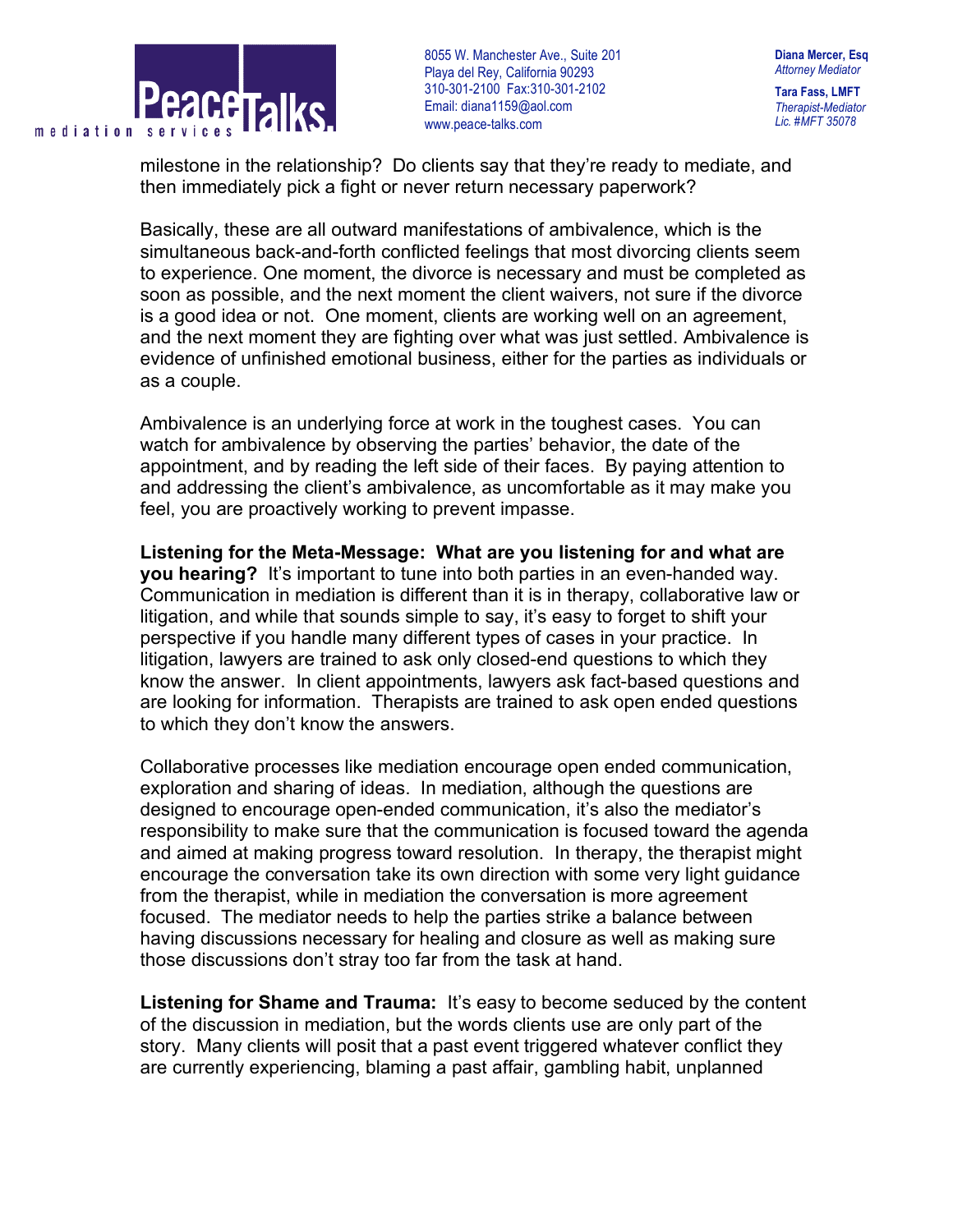

**Diana Mercer, Esq** *Attorney Mediator* **Tara Fass, LMFT** *Therapist-Mediator Lic. #MFT 35078*

pregnancy, or other traumatic event of choice as the sole source of their present problems.

Mediators need to remember that although those events may *galvanize* a situation, they have not *caused* the situation. It is important for the mediator to not be seduced by the symptoms, caught up in the content or the many manifestations of the problem, no matter how much the clients want to hang the demise of a relationship on a single event. Mediation gives parties the opportunity to confront the impediments to agreements, including the ambivalence that taboo material creates, in such a way that it brings about new levels of awareness and consciousness. Mediators can help clients do this by moving focus away from the past single event to identifying and working with the actual ruptures in the relationship.

Similarly, when clients issue complaints, they're really talking about unmet or unaddressed needs. For example, a complaint about an imbalance of power might really be about the client's inarticulate anxiety about being unworthy and inadequate. Fueling the complaint may be an undigested trauma that is reenacted over time and ultimately undercuts one's sense of confidence. Unaddressed, these feelings of inferiority can become a loop of self-sabotaging ideas and behaviors. For example, the client may be backing away from mediation yet it may actually be that same client who desperately wants to participate and be taken seriously.

It's part of the mediator's job to turn complaints into requests for assistance and to help the client to frame the request in such a way that the other can hear and respond to in a productive way.

Remember, too, that how clients manage themselves in mediation likely harkens back to attachment styles formed in childhood and brought into adulthood. Without going into a lengthy explanation of attachment styles, suffice it to say that patterns formed in childhood influence how adults act, especially when they're in a traumatic situation like divorce. The content you are hearing may be a re-traumatization of an earlier unresolved family of origin issue that is playing out in the current marital relationship. So it's very important to listen to more than the parties' words.

It is our job to monitor and work with the verbal and non-verbal signs of ambivalence introduced when the taboo issues surrounding traumatic material can no longer be hidden or ignored. When not dealt with properly, these can become the impasses of mediation. Impasse in our work is akin to looking at a Polaroid picture. There is a much larger back story than the snapshot we're seeing at that moment in our office. Impasse is a glimpse into the empathic disconnects, self-fulfilling fears and interlocking pathology that have affixed,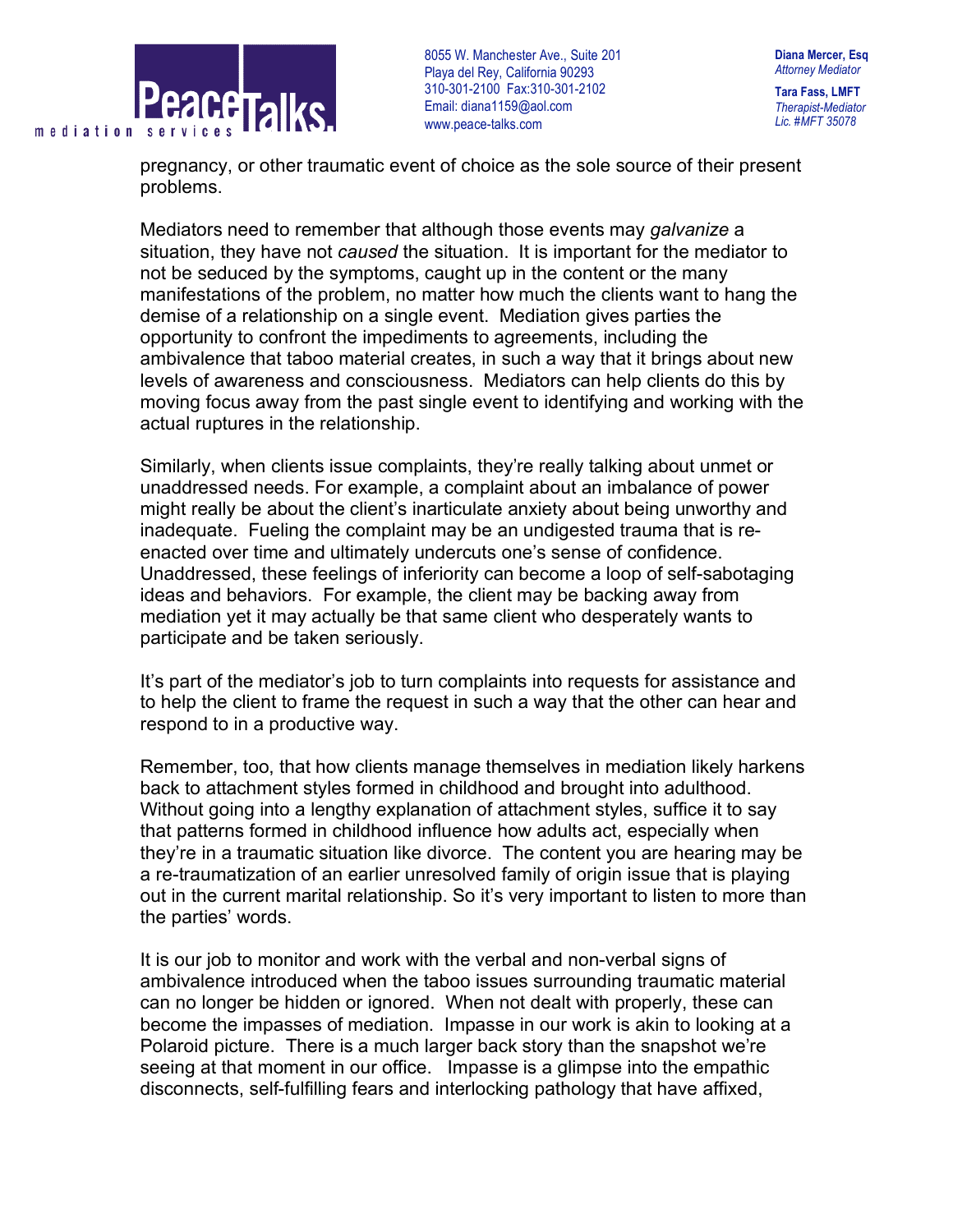

**Diana Mercer, Esq** *Attorney Mediator* **Tara Fass, LMFT**

*Therapist-Mediator Lic. #MFT 35078*

taken root and grown from early on in the genesis of the conflict. In a mediation session we're coming into the middle of an ongoing conversation (conflict), not the beginning.

Mediators can only reveal and decode a small cross-section of the individual and interpersonal historical build-up that has been laid down and the residue that remains. We can only focus on the area of the cross-section involved in accomplishing the divorce. We do not allow clients to ignore the deeper levels and issues that cause an impasse; rather, we attempt to navigate it with goodfaith skill and sensitivity.

**Conflict as Contact:** Another reason to listen beyond the words is that sometimes people use conflict as an attempt to stay in touch with each other.<sup>1</sup> Resolution of conflict would be one way of letting go and being free of the other. As mediators we need to help clients remember "Anger is a great place to start, but a horrible place to stay."<sup>2</sup>

Another way to understand people in conflict is that clients may not know another way to communicate or they haven't remembered to leave room for each other to be in the relationship. Caught up in the problems at hand, the clients no longer think of the other person and his or her needs, but only themselves. In redefining the relationship through divorce, the agreement can represent new ways of remembering each other. Finding room for each other in the agreement is a key to resolving conflict.

Being lost in conflict is another way of saying, "I don't remember what's important to or about you," or it's a way to negate the pain of "you don't love me anymore." If people in conflict can forget the life partner or negate the dream of the promise of marriage, it's easier to cope (at least on the surface) with the disappointment of the failure of that marriage. The mediator then becomes an intermediary in the dialogue.

We humans can't seem to face our imperfections on our own. So not only do mediators act as the intermediary and regulator of the hostile energy, we restore what has been forgotten by reminding parties of what needs to be remembered in the details of agreements.

**Moving Beyond Conflict as Contact:** As a mediator, it's important to find tools to help clients to feel and then release their pain, without remaining in pain. Sometimes the simple act of talking about the pain out loud can help clear the air. For example, if one party calls the other a liar the mediator could ask the accused to think back and articulate what the accuser may mean. Bringing out

 $\frac{1}{2}$  Isaac Berman, Ph.D.<br> $\frac{2}{2}$  Rabbi Jonathan Omer-Man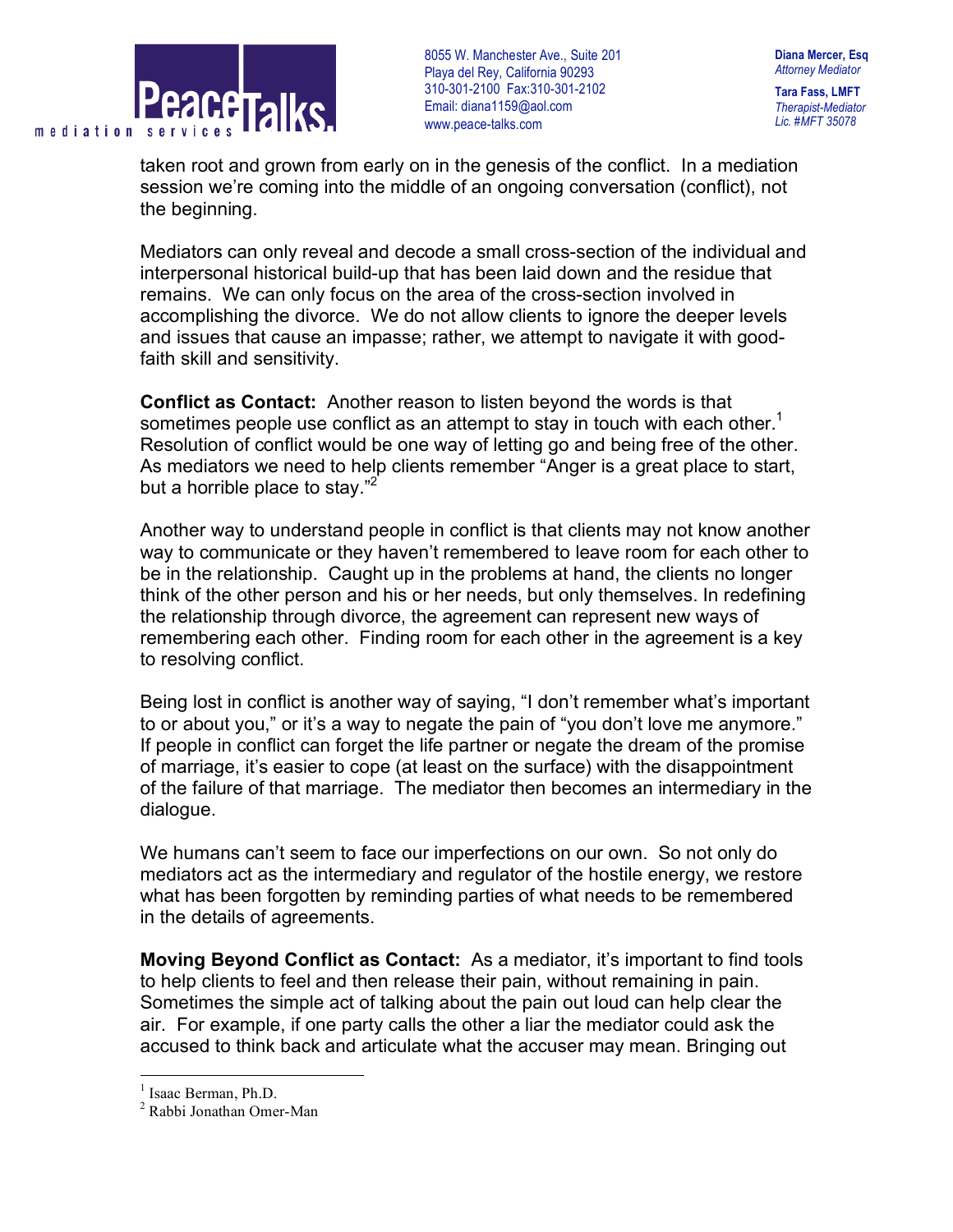

**Diana Mercer, Esq** *Attorney Mediator* **Tara Fass, LMFT** *Therapist-Mediator Lic. #MFT 35078*

the specifics helps the client to let go of the hurt. Letting go is the first stage toward being agreement-ready.

In the agreement, the mediator can use neutral two-way statements and proposals that address both parties although only one may have the problem or complaint at the moment. For example: the mediator can suggest adding reciprocal, neutrally phrased language about house rules like watching R-rated movies with the children. In addition to reframing and rephrasing, the mediator can ask the clients to give each other the benefit of doubt with whatever it was that happened in the past with the goal to develop greater trust of one another. For example, the mediator could help a client figure out how to say, "If I had known how much that action was going to hurt you, I never would have done it," while encouraging the other party to believe that although the action hurt that this had not been the intention. Be patient, because for many clients the temptation to blame and shame may be irresistible, especially early in the mediation.

**Forgetting in Conflict, Remembering in Agreement:** This is where you will put your reframing and rephrasing skills to use. The goal is to make sure each party feels heard and taken seriously irrespective of whether the other party agrees with that perspective. Remind clients that listening is not the same thing as obeying or agreeing. It's important that clients feel like you truly understand them, and better still if they believe the other party has truly listened. As you're guiding one client through telling his or her story, you can turn to the other party and ask "Is there any new information that has been shared that is different from what was shared in the past?" and spend a moment talking about what it's like to communicate.

**Detoxifying Information to Digest New or Discomforting Information:** Many complaints mediation participants voice may be offensive to the other party, or something that the other party will be reluctant to acknowledge. A good example of this is domestic violence or cruel treatment. The alleged perpetrator may be reluctant to admit to wrongdoing, but for the purposes of mediation it isn't necessary for him or her to confess. The mediator can point out that whether or not it happened isn't as important as that fact that now one party is afraid of the other. The dynamic in the relationship has caused confusion or fear in the other party and that confusion or fear becomes the problem to be solved. By taking the guilt and blame out of the equation, it's easier to negotiate a resolution.

**Normalizing Affect**: Another communication technique that is useful in mediation is to normalize the situation, and to let the clients know that what they're going through is normal, even if it's difficult. Remind them that even positive change can be stressful. Statistically, the first 18 months after physical separation is the 'crazy making time' in any divorce and it is statistically normal to experience the roller coaster of emotions up to 3 years post-separation. The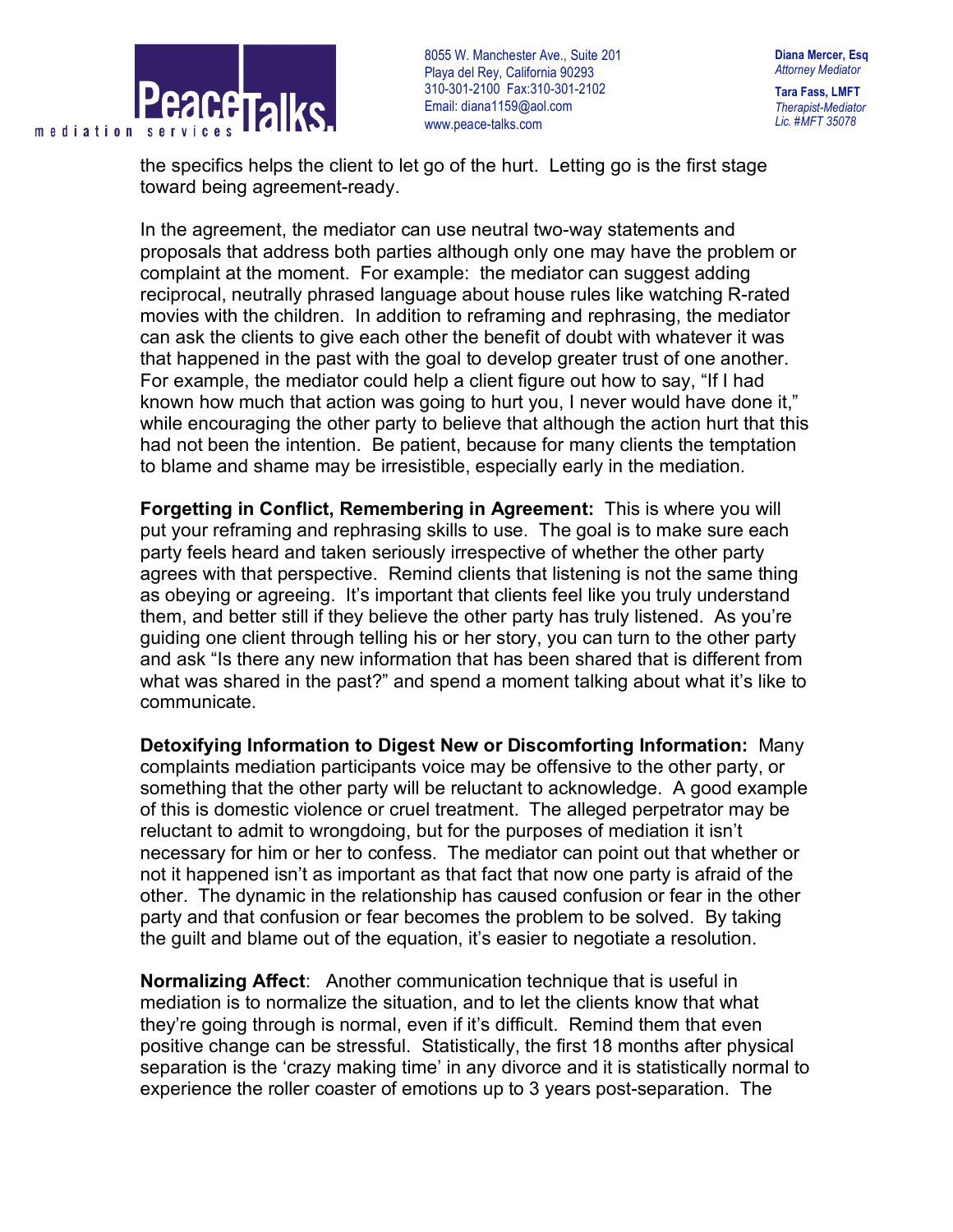

**Diana Mercer, Esq** *Attorney Mediator* **Tara Fass, LMFT** *Therapist-Mediator Lic. #MFT 35078*

mediator can use empathy and acknowledgement, *e.g.,* "I know it's hard" and "I can appreciate why you feel that way, but…" or "You are not alone in feeling that way…."

The mediator can also introduce the idea of taking action consistent with one's Enlightened Self-Interest. $3$  The idea is that if my former spouse is reasonably pleased with any given situation that he or she will be more cooperative and easier to work with, thereby making my own situation easier. The mediator can encourage clients to give the other party the benefit of the doubt when there's a question about the motive behind a certain action. By giving the other party the benefit of the doubt, the client can avoid feeling slighted or hurt. For example, by encouraging the client to say, "I'm sure that his/her failure to return the child's new coat when he/she dropped the child off was an oversight, and that it wasn't meant to punish me" helps the client to remain calm when asking for the coat's return. For more difficult situations, the mediator can ask "What would help the other party to put this issue to rest, even if you don't think he/she deserves it?"…or…"What can you do to put the other party's mind at ease? How can you get on the other party's side to get him or her on your side?"

This benefit of the doubt also works for the required financial disclosures. The more forthcoming and co-operative the parties are, the more trustworthy each becomes. Because full financial disclosure is required anyway, encouraging both parties to offer financial documents and disclosures before the other party has to ask for them is an easy way to help clients begin to rebuild trust.

**Handling Sensitive Topics:** Always narrate for the parties what you intend to do. Work with empathy and compassion to get cooperation, and never rush in where you do not have permission to go. For example, the mediator could ask "We're going to be going into some very sensitive material now. Are you ready? If it gets to be too much, give the time-out sign and we'll take a break, knowing that we will come back to the discussion," or…"The irony of divorce is that the difficult discussions and boundaries that were necessary in your marriage are also required as part of the divorce."

As the mediator the goal is to understand another's perspective without the appearance of alignment. For lawyers or therapists this can be tough because they're trained to align with and empathize with one client only. The key is to create a relationship with all of the mediation participants without either or both feeling like you've become biased.

**Conclusion:** As cases become higher conflict and more difficult to settle, the parties' desire to collaborate may not easily translate into settlement opportunities. Deep communication on important issues does not come naturally

 $3$  This term was coined by economist Adam Smith in discussing the invisible hand of efficiency.